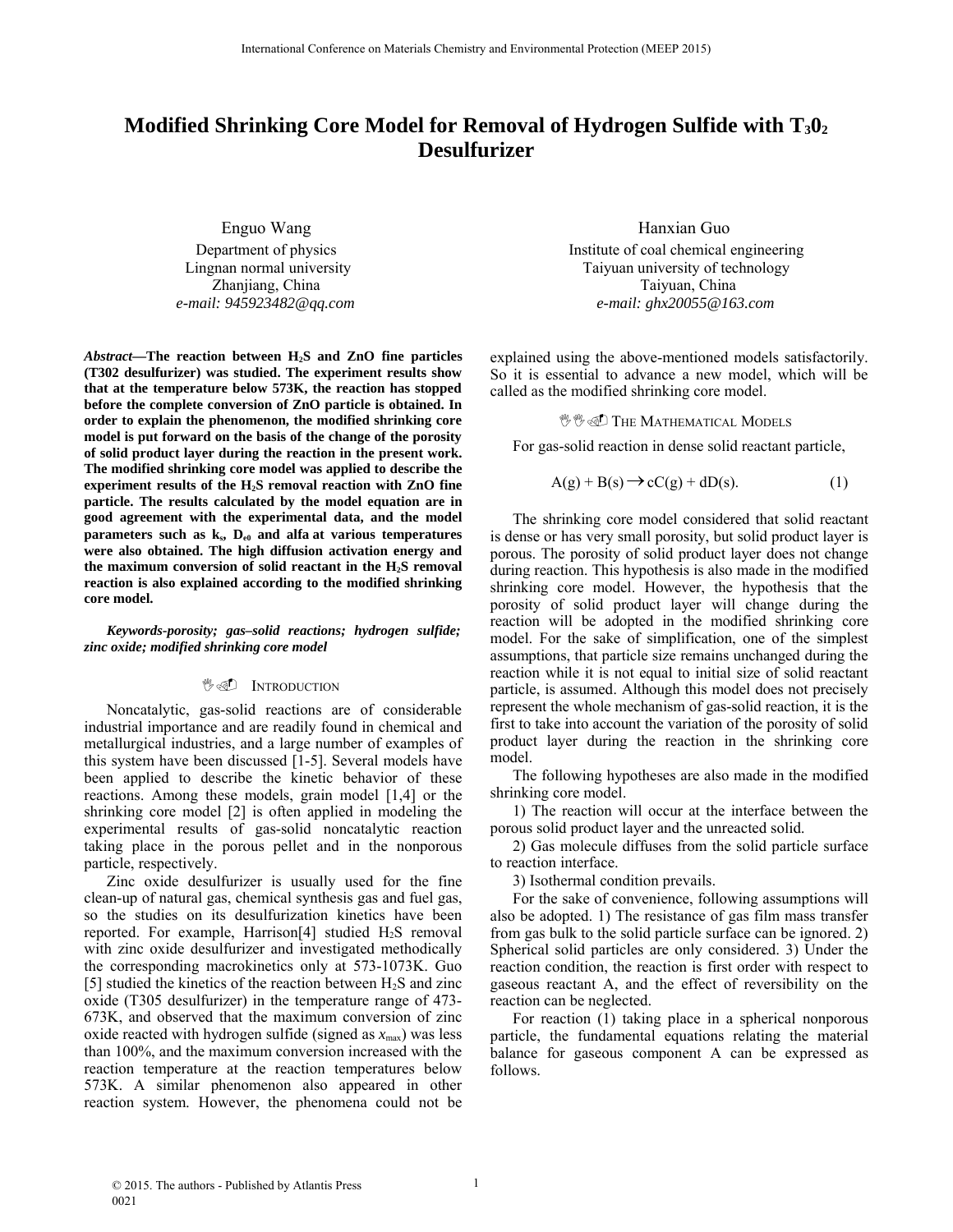$$
r^2 \frac{\partial C_A}{\partial r} = \frac{k_s r_c^2}{D_e} C_{Ac}, \ R > r > r_c.
$$
 (2)

The bounding conditions are *CA=C*A0at *r=R* and  $C_A = C_{Ac}$  at  $r = r_c$ . Initial condition is  $r_c = r_0$  at  $t = 0$ .

In Eq.(2),  $r_c$ ,  $R$  are the size of the moving reaction interface and one of the solid particle surface, respectively, and  $r_0$  is the initial size of solid particle.  $C_{A0}$ ,  $C_A$  and  $C_{Ac}$  are the concentration of gaseous component A in the bulk phase, one in the porous product layer, and one on the surface of the unreacted core, respectively.  $k_s$ ,  $D_e$  are reaction rate constant and effective diffusivity, respectively.

Integrating Eq.(2), we have

$$
C_{Ac} = \frac{C_{A0}}{1 + \frac{k_S r_c^2}{D_e} (\frac{1}{r_c} - \frac{1}{R})}.
$$
 (3)

Material balance for solid component B can be written as follows. At reaction surface

$$
-\frac{dr_c}{dt} = \frac{k_s}{\rho} C_{Ac}.
$$
 (4)

Its initial condition is the same as one of Eq.(2). Replacing Eq.(4) with Eq.(3) obtains

$$
-\frac{dr_c}{dt} = \frac{k_s}{\rho} \frac{C_{A0}}{1 + \frac{k_s r_c^2}{D_e} (\frac{1}{r_c} - \frac{1}{R})}
$$
(5)

Solid reactant conversion *x* is defined as follows.

$$
x = 1 - r_c^3 / r_0^3 \tag{6}
$$

Combining Eqns.(5) and (6) gives

$$
\frac{dx}{dt} = \frac{3k_s C_{A0}}{\rho r_0} \frac{\left(1 - x\right)^{\frac{2}{3}}}{1 + k_s r_0 \left(1 - x\right)^{\frac{2}{3}} / D_e \left(\left(1 - x\right)^{-\frac{1}{3}} - \frac{r_0}{R}\right)}.
$$
(7)

According to literature[4], the effective diffusivity of the gaseous reactant A in solid product layer can be written as

$$
D_e = D_{e0} \varepsilon. \tag{8}
$$

 ${}^{2}$ In Eq.(8),  $\varepsilon$  is porosity, and can be represented as follows.

$$
\varepsilon = \frac{\alpha - x}{\alpha + x/(Z - 1)}.\tag{9}
$$

In Eq.(9), *Z* is the volume of solid product per volume solid reactant.  $\alpha$  is the ratio of the increase amount of particle volume during the reaction to its theoretical increase amount, and is defined as follows.

$$
\alpha = \frac{R^3 / r_0^3 - 1}{Z - 1}.
$$
 (10)

When  $Z<1$ , porous solid product forms and  $\alpha=1$ , so the modified shrinking core model can be reduced to the shrinking core model.

Replacing Eq.(7) with Eqns.(8)-(10) yields

$$
\frac{dx}{dt^*} = \frac{3(1-x)^{\frac{2}{3}}}{1+6\phi^2(1-x)^{\frac{2}{3}}(\frac{\alpha+x/(Z-1)}{\alpha-x})^2((1-x)^{-\frac{1}{3}}-[1+\alpha(Z-1)]^{\frac{1}{3}})}
$$
(11)

In Eq.(11), 
$$
t^* = \frac{k_s C_{A0}}{\rho r_0} t
$$
, dimensionless reaction time,

and *0e*  $2 - \frac{K_s r_0}{2}$  $\phi^2 = \frac{k_s r_0}{6 D_{e0}}$ , Thiele module number. Its initial condition is  $x=0$  at  $t^*=0$ .

It can be found from Eq. $(11)$  that for the reaction with  $Z > 1$  and  $\alpha < 1$ , the reaction rate was nearly zero when *x* approaches  $\alpha$ , which implies that it is possible for the solid reactant to be consumed incompletely after the reaction, and the maximum conversion of solid reactant is equal to  $\alpha$ when  $\mathcal{Z}$  and  $\alpha$ <1.

When  $\alpha \neq 0$ , there are no analytic solutions for Eq.(11), so numerical solution should be adopted. In solving this equation, Runge-Kutta method is applied, so that the reaction behavior can be analyzed.

## <sup>ツツツ</sup>タ Kineitic Modeling of H<sub>2</sub>S Removal with ZnO

T302 type ZnO desulfurizer with  $p=4.598*10^2$ mol/cm<sup>3</sup>,  $r_0$ =2.61\*10<sup>-6</sup>cm was procured from Nanjing Chemical Engineering Company. The physical properties of the sample and the experimental process have been described elsewhere[5]. The experiments were carried out using a thermogravimetric analysis apparatus with flow rate of 700 ml/min where the resistance of gas film mass transfer could be ignored. The temperature was varied from approximately 473K to 623K with the  $H_2S$  concentration of 0.55 mol% in the mixture gases of  $N_2$ ,  $H_2S$  and  $H_2$ . The thermogravimeter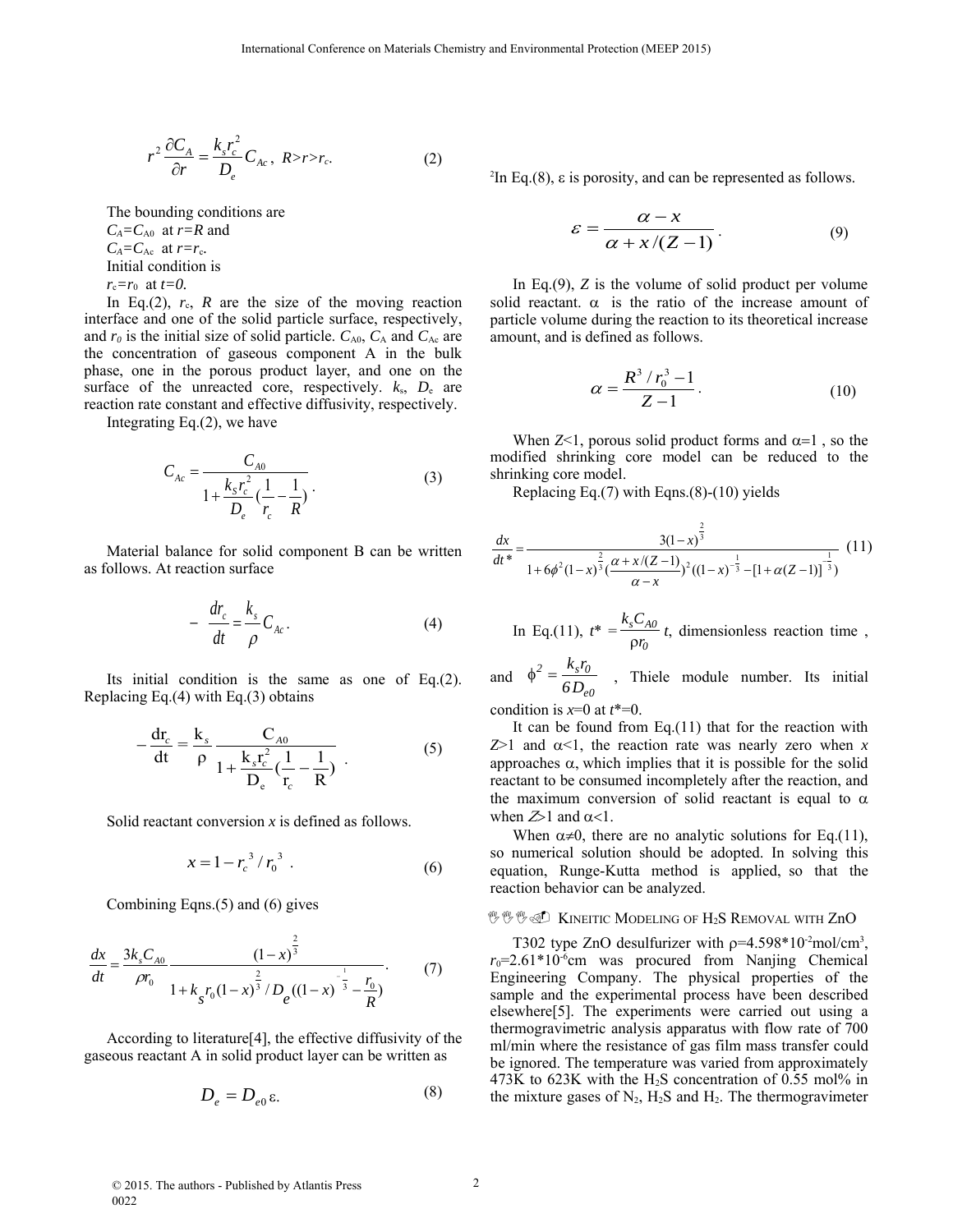produced a continuous record of the weight of the solid during the reaction. The change in the weight was converted directly to ZnO conversion, and the conversion–time data were obtained. Figure 1 gives the experimental conversiontime data obtained using thermogravimeter at various reaction temperatures. It can be seen from these data in Figure 1 that the increase in reaction temperature leads to an increase in reaction rate.

It should be pointed out that the  $H_2S$  concentration could also affect the conversion–time data for the  $H_2S$  removal reaction. The reaction is first order with respect to the concentration of H2S, which has been verified [5].

For the H2S removal reaction with ZnO, *Z* is equal to the ratio of the molar volume of dense ZnS particle to one of dense ZnO particle, and is assumed to be 1.60. On putting the values of  $\rho$ ,  $C_{A0}$ ,  $r_0$  and  $Z$  in Eq.(11), we obtain

$$
\frac{dx}{dt} = 3*4.583*104ks \times \frac{(1-x)^{\frac{2}{3}}}{1+\frac{2.61*10^{-6}k_s}{D_e}(1-x)^{\frac{2}{3}}(\frac{\alpha+x/0.6}{\alpha-x})^2((1-x)^{-\frac{1}{3}}-(1+0.6\alpha)^{-\frac{1}{3}})}
$$
(12)

Figure 2 shows the ZnO conversions calculated using the modified shrinking core model as function of the reaction time by the iteration method. The optimised  $k_s$ ,  $D_{e0}$ and  $\alpha$  in Eq. (12) can be obtained by making the comparison between the experimental data and the one calculated by the model so as to make the correlation coefficient maximum.

TABLE I. DETERMINATION OF THE MODEL PARAMETERS

| <b>Temp</b><br>K | α    | $10^{6}k$<br>mol/cm <sup>2</sup> ·min | $10^{12} D_{0}$<br>mol/cm <sup>2</sup> ·min | $\mathbf{R}^{\mathbf{a}}$ |
|------------------|------|---------------------------------------|---------------------------------------------|---------------------------|
|                  |      |                                       |                                             |                           |
| 513              | 0.6  | 2.1834                                | 0.9312                                      | 0.9934                    |
| 533              | 0.81 | 2.6201                                | 2.0352                                      | 0.9912                    |
| 573              | 0.99 | 3.4934                                | 5.2402                                      | 0.9963                    |
| 593              | 1.12 | 4.1485                                | 7.5191                                      | 0.9964                    |
| 608              | 1.25 | 4.3668                                | 12.664                                      | 0.9960                    |
| 623              | 1.33 | 5.0218                                | 16.804                                      | 0.9957                    |

a. R is correlation coefficient



FIGURE 1. Plot of the conversion of ZnO versus time at reaction

temperatures of  $\Box$  623K,  $\blacksquare$  608 K,  $\diamond$  593K,  $\blacklozenge$  573K,  $\triangle$  533K,  $\blacktriangle$ 

513K , \* 473K.



FIGURE 2. Comparison of the predicted value of the ZnO conversion versus time and the experimental data

It can be seen from Figure 2 that the data calculated using the modified shrinking core model is in good agreement with the experimental ones obtained. So this model makes it possible to predict ZnO conversion as function of the reaction time.

The activation energy for the chemical reaction and the effective diffusion coefficient of the gaseous reactant can be estimated by an Arrhenius plot, as shown in Figure 3. It can be seen that there is a good linear relationship between  $ln(k_s)$ as well as  $ln(D_{e0})$  and the reciprocal of reaction temperature. So Arrhenius relations for the rate constant and the effective diffusion coefficient are given by the following equations.

$$
k_s = 2.551*10^4 \exp(-20389/8.314T) \tag{13}
$$

$$
De_0 = 1.527 * 10^{-6} \exp(-59758/8.314T) \tag{14}
$$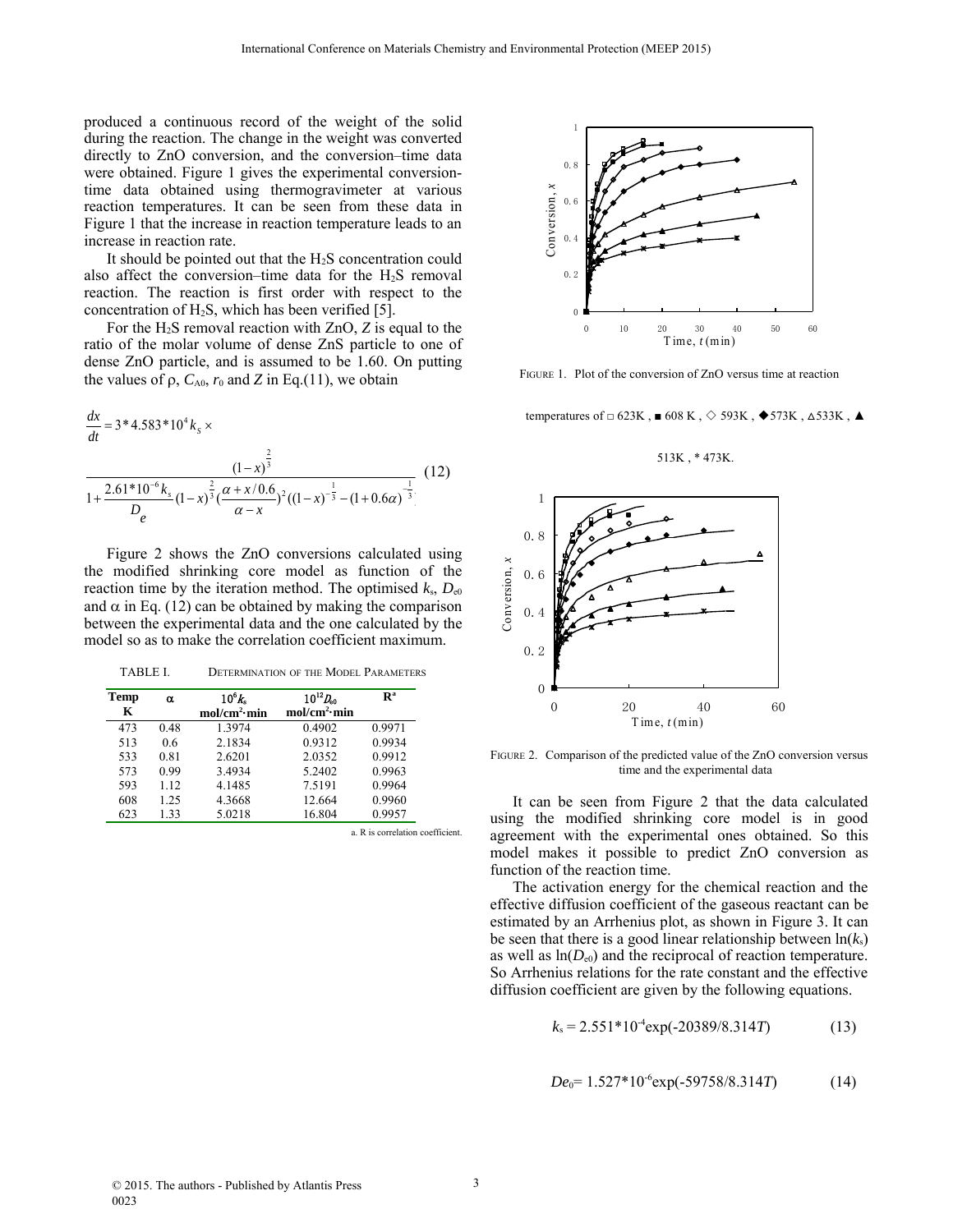The activation energy for the chemical reaction was found to be 20.39kJ/mol, and the activation energy for diffusion in the  $H_2S$  removal reaction is averaged to about 59.76kJ/mol. Obviously, the diffusion activation energy is



FIGURE 3. Arrhenius plots of calculated rate constant  $(\square)$  and calculated effective diffusion coefficient (◆)

very high. For the phenomenon, Guo considered that the diffusion includes both H2S gas diffusion through the porous product layer and  $S<sup>2</sup>$  and  $O<sup>2</sup>$  ion diffusion in the solid particles [5]. The ion diffusion leads to a high diffusion activation energy. However, according to the modified shrinking core model, the reason for the high diffusion activation energy is that the porosity of solid product layer will change during the reaction, and that the sensitivity of the porosity to temperature is high.

As shown in Table I, the variation of parameter  $\alpha$  with the reaction temperature is observed. Plot of  $ln(\alpha)$  vs  $1/T$  is presented in Figure 4. Curve of best fit was obtained for the data of parameter  $\alpha$  with consideration of experimental error. The parameter  $\alpha$  has a relationship with temperature as

$$
\alpha = 36.741 \text{ *exp}(-2065.7/T). \tag{15}
$$

It can be found from Eq. (15) and Figure 4 that the temperature for  $\alpha$ =1 is 573K, and that parameter  $\alpha$  increases with the reaction temperature. As mentioned above, the maximum conversion of solid reactant during the reaction is equal to  $\alpha$  when  $\alpha$ <1. So when the H<sub>2</sub>S removal reaction with ZnO fine particle is carried out at the temperature below the 573K, the ZnO particle could be consumed incompletely, and the maximum conversion of ZnO particle decreases with the reaction temperature. Only at the temperature higher than 573K, could the complete conversion of ZnO particle be obtained.



FIGURE 4. Relationship between calculated  $\alpha$  value and reaction temperatures

### <sup>炒</sup>中@ CONCLUSIONS

The modified shrinking core model is put forward on the basis of the change of the porosity of solid product layer during the reaction, and can be reduced to the shrinking core model when the size of reacted particle is equal to the initial particle size. The modified model is applied to explain the experiment results of the H2S removal reaction with ZnO in a thermogravimetric analysis apparatus between 473K and 623K. Compared with the shrinking core model, the results calculated by the modified shrinking core model are in good agreement with the experimental data, so the reaction characteristics of ZnO with H2S can be described by that at the temperature below 573K, the reaction stopped before the complete conversion of ZnO particle was obtained. This phenomenon can also be interpreted by the suggested model. Some parameters such as  $k_s$ ,  $D_{e0}$  and  $\alpha$  was also obtained.

#### **REFERENCES**

- [1] H. Adloo, Z. Safaei, M. N. Esfahany and M. R Ehsani, "Developmen.t of pore network method in simulation of non-catalytic gas–solid reactions–Study of sulfur dioxide chemisorption on copper oxide sorbents," Chem. Eng. J.,2015, pp. 295–312.
- [2] P. Sha'ban Nashtaee and B. Khoshandam, "Noncatalytic gas-solid reactions in packed bed reactors: a comparison between numerical and approximate solution techniques," Chem.Eng Commun. Vol. 201, 2014 , pp. 120-152, DOI:10.1080/00986445.2013.763229
- [3] F. M.YANG F, L. WANG ,S. W. YIN, and Y. H. LI, "Noncatalytic gas-solid reaction model for directly nitridizing silicon powder under atmospheric pressure," J Univ Sci Technol Beijing,vol.35, Jun. 2013, DOI:10.13374/j.issn1001-053x.2013.06.002
- [4] P. V. Ranade and D. P. Harrison, "The variable property grain model applied to the zinc oxide-hydrogen sulfide reaction," Chem. Eng. Sci. ,vol.36 , 1981, pp. 1079-1089,doi:10.1016/0009-2509(81)80094-2.
- [5] S.B.Zhang H.X.Guo and S.Z.Liang, "Microkinetic study of H2S removal by T305 desulfuurizer," J. Taiyuan Univ Technon.vol. 23, Sept. 1991, pp. 1-9.